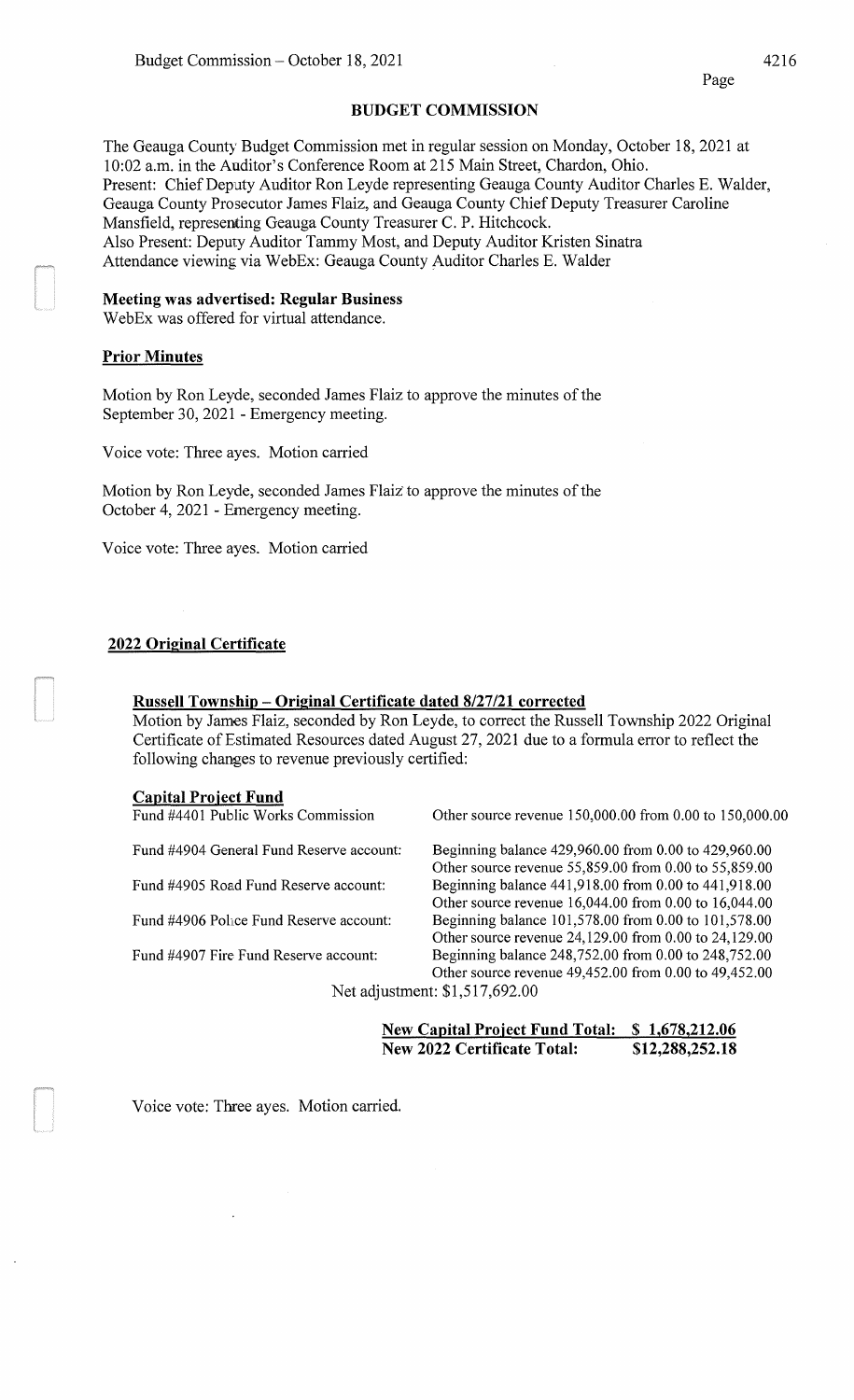## Claridon Township Amendment #3

Motion by Caroline Mansfield, seconded by Ron Leyde, to amend the Claridon Township Official Certificate of Estimated Resources to reflect the following changes to revenue previously certified:

## Special Revenue Fund

Increase new fund Local Fiscal Recovery other source revenue 150,317.77 from 0.00 to 150,317.77

| <b>New Special Revenue Fund Total:</b> | \$2,011,840.27 |
|----------------------------------------|----------------|
| <b>New 2021 Certificate Total:</b>     | \$2,773,660.56 |

Voice vote: Three ayes. Motion carried.

## Munson Township- Amendment #4

Motion by Ron Leyde, seconded by James Flaiz, to amend the Munson Township Official Certificate of Estimated Resources to reflect the following changes to revenue previously certified:

#### Special Revenue Fund

Increase Ambulance & EMS Fund other source revenue 10,612.09 from 2CO,OOO.OO to 210,612.09 Increase Fire Operating & Apparatus Fund other source revenue 15,298.27 from 112,679.00 to 127,977.27

Increase #2272 LCRF other source revenue 25.65 from 0.00 to 25.65

*Net Adjustment: 25,936.01* 

New Special Revenue Fund Total: \$3,871,319.11 New 2021 Certificate Total: \$4,856,616.55

Voice vote: Three ayes. Motion carried.

Page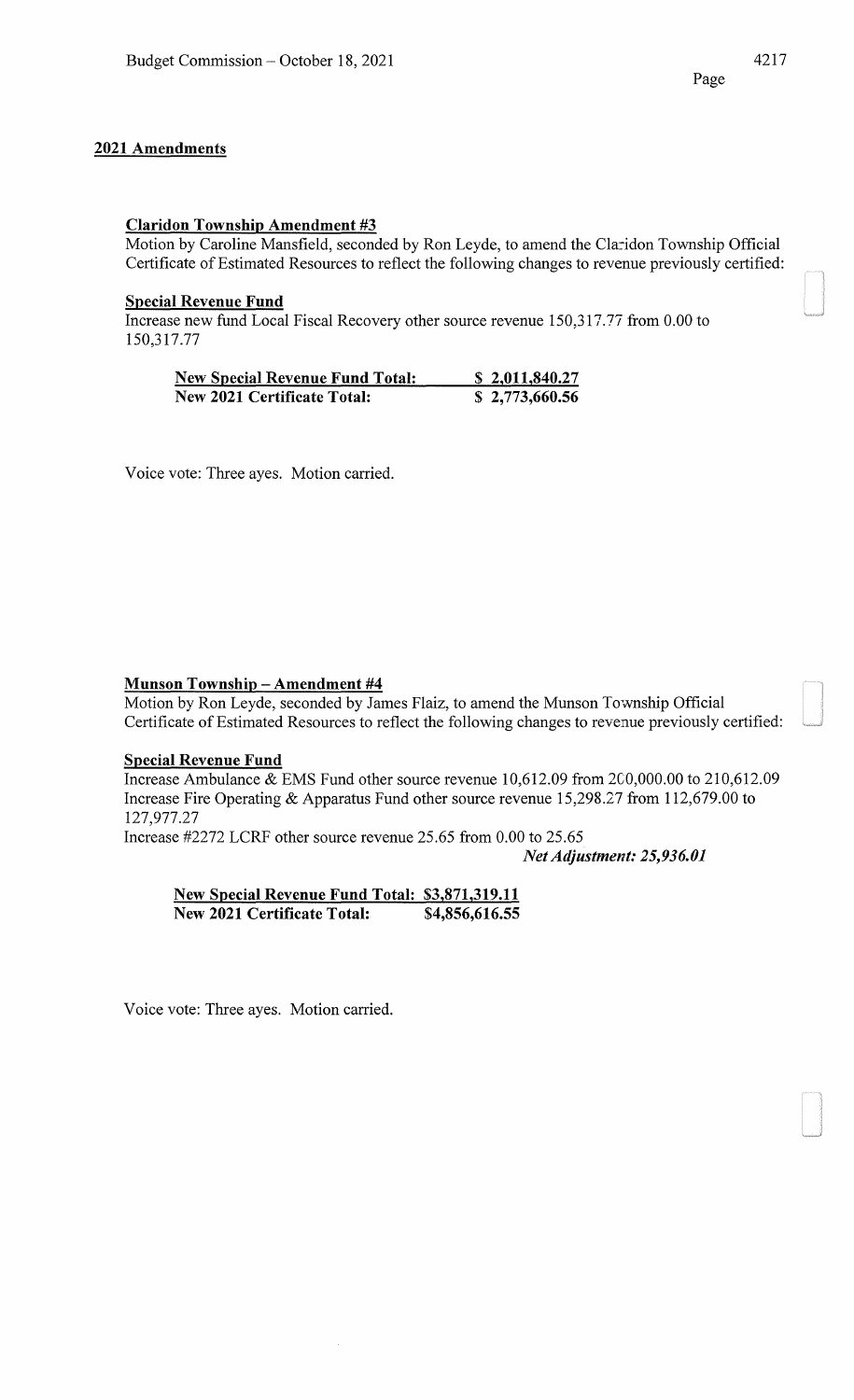#### **Geauga Countv - Amendment #17**

Motion by Janes Flaiz, seconded Caroline Mansfield, to amend the Geauga County Official Certificate of Estimated Resources to reflect the following changes to revenue previously certified:

## **Enterprise Funds**

Increase 5002 Water Resources other source revenue 175,383.11 from 7,816,069.93 to 1,262,000.48

| <b>New Enterprise Funds Total:</b> | \$22,533,713.89  |
|------------------------------------|------------------|
| New 2021 Certificate Total:        | \$225,025,697.79 |

Voice vote: Three ayes. Motion carried.

# **General Discussion:**

Geauga County Budget Commission discussed the concept of designing standardized forms to clearly and effectively document requests from subdivisions as it pertains to Revenue Certification and Appropriation measures. The idea came about after the Budget Staff attended a webinar entitled Building a Relationship with Your County Auditor, hosted by the Ohio Township Association and presented by the Wayne County Auditor. The forms would assist by eliminating guess work as to what the requestor wants to accomplish and further streamline the Budget Staff's ability resolve misunderstood regulations with regard to legislative authority.

It was decided that sample forms which were shared by Wayne County Auditor would be reviewed by the Auditor's Chief Compliance Office for guidance and input.

## **Resolution Accepting The Amounts And Rates As Determined By The Budget Commission and Authorizing the Necessary Tax Levies And Certifying Them To The County Auditor,**  *(Rate Resolution) Form GCA-003 and Form GCA-003A:*

A discussion began ceoncerning in-house procedures for reviewing, receipting, and notifying the members of the Budget Commission once executed forms have been returned to the Auditor's office. The focus is twofold **1)** document receipt before ORC 5705.34 stated deadline of "before" October 1st each year and 2) confirm that unauthorized alterations have not been made to the form. Upon conclusion of this discussion it was determined that the Budget Staff will enlist the assistance of ADP to create a new fillable PDF document to help ensure that that the form will not be altered. It was further determined :hat the Budget Staff will oversee the tracking of the returned forms, vet the forms for completeness and authenticity, and notify the applicable taxing authority by providing them with a signed acknowledged copy. It will be the Budget Staff's responsibility to notify the Budget Commission of any concerns which arise prior to the stated deadline as well as, provide final confirmation of receipt from all required taxing authorities at the first scheduled meeting after the deadline of before October 1st.